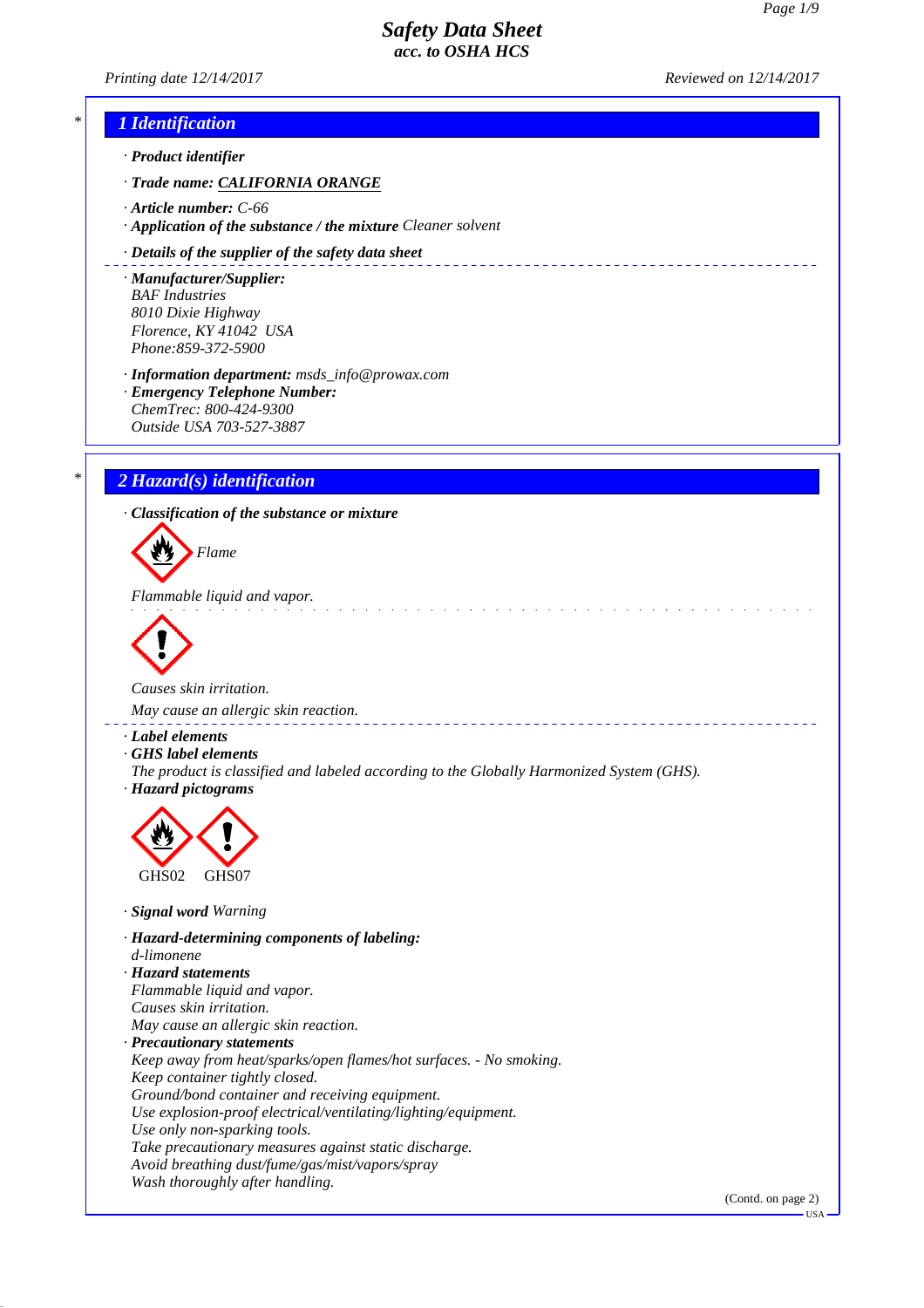*Printing date 12/14/2017 Reviewed on 12/14/2017*

#### *Trade name: CALIFORNIA ORANGE*

(Contd. of page 1)

*Contaminated work clothing must not be allowed out of the workplace.*

*Wear protective gloves/protective clothing/eye protection/face protection.*

*If on skin (or hair): Take off immediately all contaminated clothing. Rinse skin with water/shower.*

*Specific treatment (see on this label).*

*If skin irritation or rash occurs: Get medical advice/attention.*

*Take off contaminated clothing and wash it before reuse.*

*Wash contaminated clothing before reuse.*

*In case of fire: Use for extinction: CO2, powder or water spray.*

*Store in a well-ventilated place. Keep cool.*

*Dispose of contents/container in accordance with local/regional/national/international regulations.*

*· Other hazards*

- *· Results of PBT and vPvB assessment*
- *· PBT: Not applicable.*
- *· vPvB: Not applicable.*

### *\* 3 Composition/information on ingredients*

### *· Chemical characterization: Mixtures*

*· Description: Mixture of the substances listed below with nonhazardous additions.*

*· Dangerous components:*

*d-limonene 50-100%*

*111-76-2 2-butoxyethanol 2.5-10%*

### *\* 4 First-aid measures*

- *· Description of first aid measures*
- *· After inhalation:*

*Supply fresh air and to be sure call for a doctor.*

- *In case of unconsciousness place patient stably in side position for transportation.*
- *· After skin contact: Immediately wash with water and soap and rinse thoroughly.*
- *· After eye contact: Rinse opened eye for several minutes under running water.*
- *· After swallowing: If symptoms persist consult doctor.*
- *· Information for doctor:*

*· Most important symptoms and effects, both acute and delayed No further relevant information available.*

- *· Indication of any immediate medical attention and special treatment needed*
- *No further relevant information available.*

### *5 Fire-fighting measures*

- *· Extinguishing media*
- *· Suitable extinguishing agents:*
- *CO2, extinguishing powder or water spray. Fight larger fires with water spray or alcohol resistant foam.*
- *· Special hazards arising from the substance or mixture No further relevant information available.*
- *· Advice for firefighters*
- *· Protective equipment: No special measures required.*

# *\* 6 Accidental release measures*

- *· Personal precautions, protective equipment and emergency procedures Wear protective equipment. Keep unprotected persons away.*
- *· Environmental precautions: Dilute with plenty of water. Do not allow to enter sewers/ surface or ground water.*

(Contd. on page 3)

USA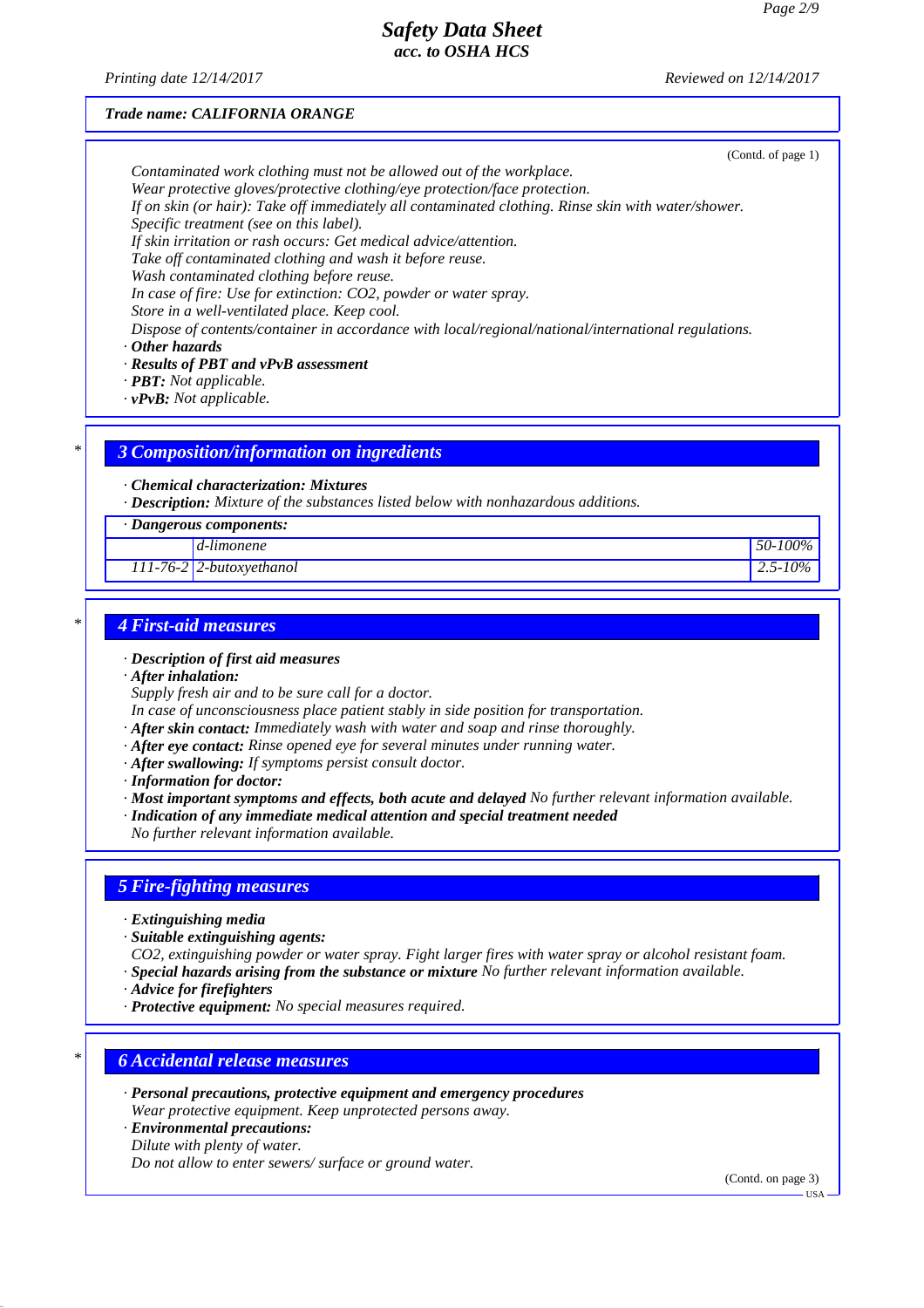*Printing date 12/14/2017 Reviewed on 12/14/2017*

(Contd. of page 2)

#### *Trade name: CALIFORNIA ORANGE*

- *· Methods and material for containment and cleaning up: Absorb with liquid-binding material (sand, diatomite, acid binders, universal binders, sawdust). Ensure adequate ventilation.*
- *· Reference to other sections See Section 7 for information on safe handling. See Section 8 for information on personal protection equipment. See Section 13 for disposal information.*

# *\* 7 Handling and storage*

*· Handling:*

*· Precautions for safe handling No special precautions are necessary if used correctly.*

- *· Information about protection against explosions and fires: Keep ignition sources away - Do not smoke. Protect against electrostatic charges.*
- *· Conditions for safe storage, including any incompatibilities*
- *· Storage:*
- *· Requirements to be met by storerooms and receptacles: No special requirements.*
- *· Information about storage in one common storage facility: Not required.*
- *· Further information about storage conditions: Keep receptacle tightly sealed.*
- *· Specific end use(s) No further relevant information available.*

*\* 8 Exposure controls/personal protection*

*· Additional information about design of technical systems: No further data; see item 7.*

*· Control parameters*

- *· Components with limit values that require monitoring at the workplace:*
- *The following constituent is the only constituent of the product which has a PEL, TLV or other recommended exposure limit.*

*At this time, the remaining constituent has no known exposure limits.*

#### *111-76-2 2-butoxyethanol*

- *PEL Long-term value: 240 mg/m³, 50 ppm Skin*
- *REL Long-term value: 24 mg/m³, 5 ppm Skin*
- *TLV Long-term value: 97 mg/m³, 20 ppm BEI*

# *· Ingredients with biological limit values:*

*111-76-2 2-butoxyethanol*

*BEI 200 mg/g creatinine Medium: urine Time: end of shift Parameter: Butoxyacetic acid with hydrolysis*

*· Additional information: The lists that were valid during the creation were used as basis.*

*· Exposure controls*

*· Personal protective equipment:*

*· General protective and hygienic measures:*

*Keep away from foodstuffs, beverages and feed.*

*Immediately remove all soiled and contaminated clothing.*

*Wash hands before breaks and at the end of work.*

- *Avoid contact with the skin.*
- *Avoid contact with the eyes and skin.*
- *· Breathing equipment: Not required.*

(Contd. on page 4)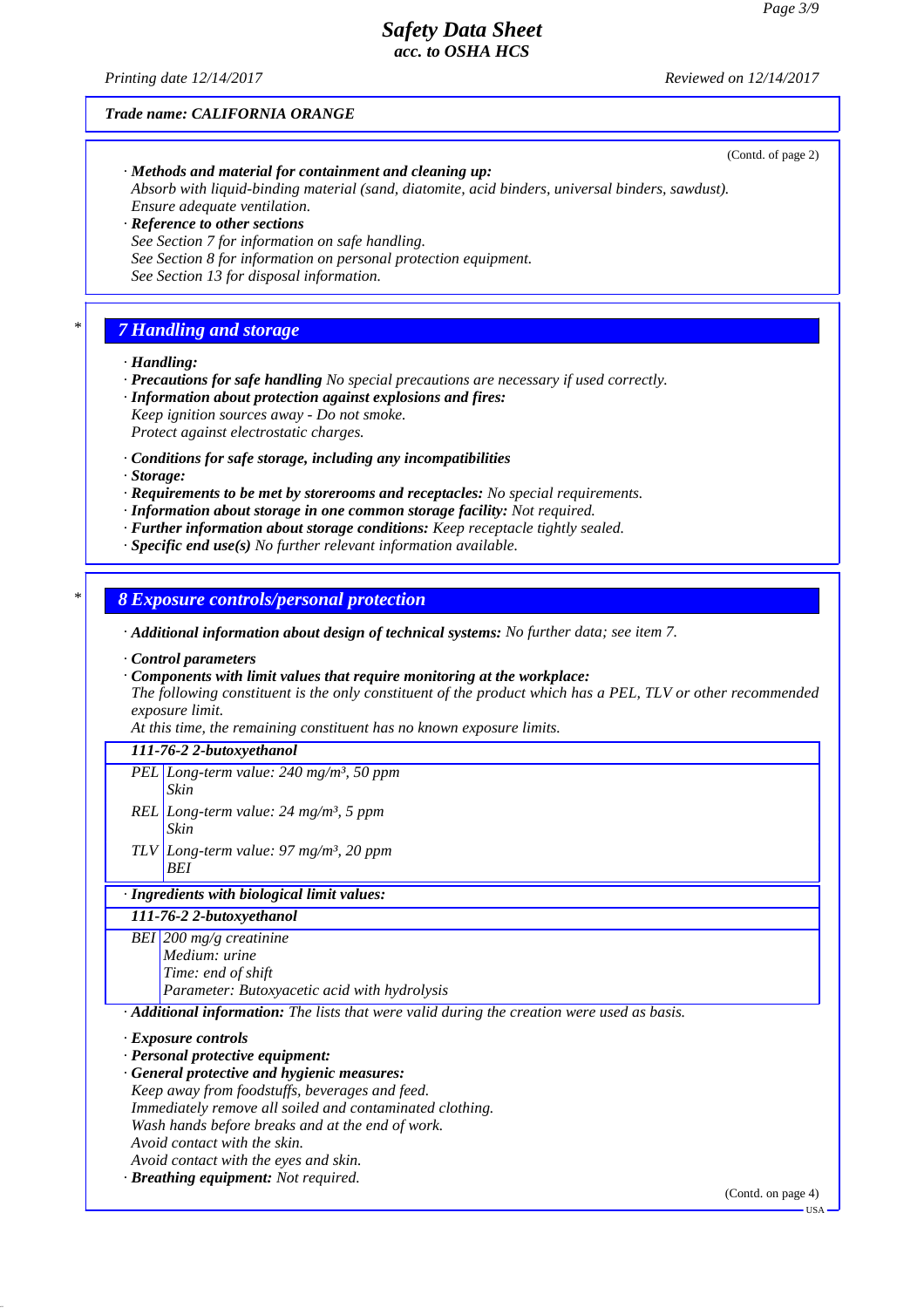*Printing date 12/14/2017 Reviewed on 12/14/2017*

(Contd. of page 3)

#### *Trade name: CALIFORNIA ORANGE*

*· Protection of hands:*



*Protective gloves*

*The glove material has to be impermeable and resistant to the product/ the substance/ the preparation. Due to missing tests no recommendation to the glove material can be given for the product/ the preparation/ the chemical mixture.*

*Selection of the glove material on consideration of the penetration times, rates of diffusion and the degradation*

*· Material of gloves*

*The selection of the suitable gloves does not only depend on the material, but also on further marks of quality and varies from manufacturer to manufacturer. As the product is a preparation of several substances, the resistance of the glove material can not be calculated in advance and has therefore to be checked prior to the application.*

#### *· Penetration time of glove material*

*The exact break through time has to be found out by the manufacturer of the protective gloves and has to be observed.*

*· Eye protection:*



*Tightly sealed goggles*

| · Information on basic physical and chemical properties<br><b>General Information</b> |                                                                                               |
|---------------------------------------------------------------------------------------|-----------------------------------------------------------------------------------------------|
| $\cdot$ Appearance:                                                                   |                                                                                               |
| Form:                                                                                 | Liquid                                                                                        |
| Color:                                                                                | Colorless                                                                                     |
| $\cdot$ Odor:                                                                         | Fruit-like                                                                                    |
| $\cdot$ Odor threshold:                                                               | Not determined.                                                                               |
| $\cdot$ pH-value:                                                                     | Not applicable                                                                                |
| Change in condition                                                                   |                                                                                               |
| Melting point/Melting range:                                                          | Undetermined.                                                                                 |
| <b>Boiling point/Boiling range:</b>                                                   | 176 °C (348.8 °F)                                                                             |
| · Flash point:                                                                        | 44 °C (111.2 °F)                                                                              |
| · Flammability (solid, gaseous):                                                      | Not applicable.                                                                               |
| · Ignition temperature:                                                               | 237 °C (458.6 °F)                                                                             |
| · Decomposition temperature:                                                          | Not determined.                                                                               |
| $\cdot$ Auto igniting:                                                                | Product is not selfigniting.                                                                  |
| · Danger of explosion:                                                                | Product is not explosive. However, formation of explosive air/vapor<br>mixtures are possible. |
| · Explosion limits:                                                                   |                                                                                               |
| Lower:                                                                                | 0.7 Vol %                                                                                     |
| <b>Upper:</b>                                                                         | 6.1 Vol %                                                                                     |
| $\cdot$ Vapor pressure at 20 $\textdegree$ C (68 $\textdegree$ F):                    | $3 hPa$ (2.3 mm Hg)                                                                           |
| $\cdot$ Density at 20 $\cdot$ C (68 $\cdot$ F):                                       | $0.852$ g/cm <sup>3</sup> (7.1099 lbs/gal)                                                    |
| $\cdot$ Relative density                                                              | Not determined.                                                                               |

USA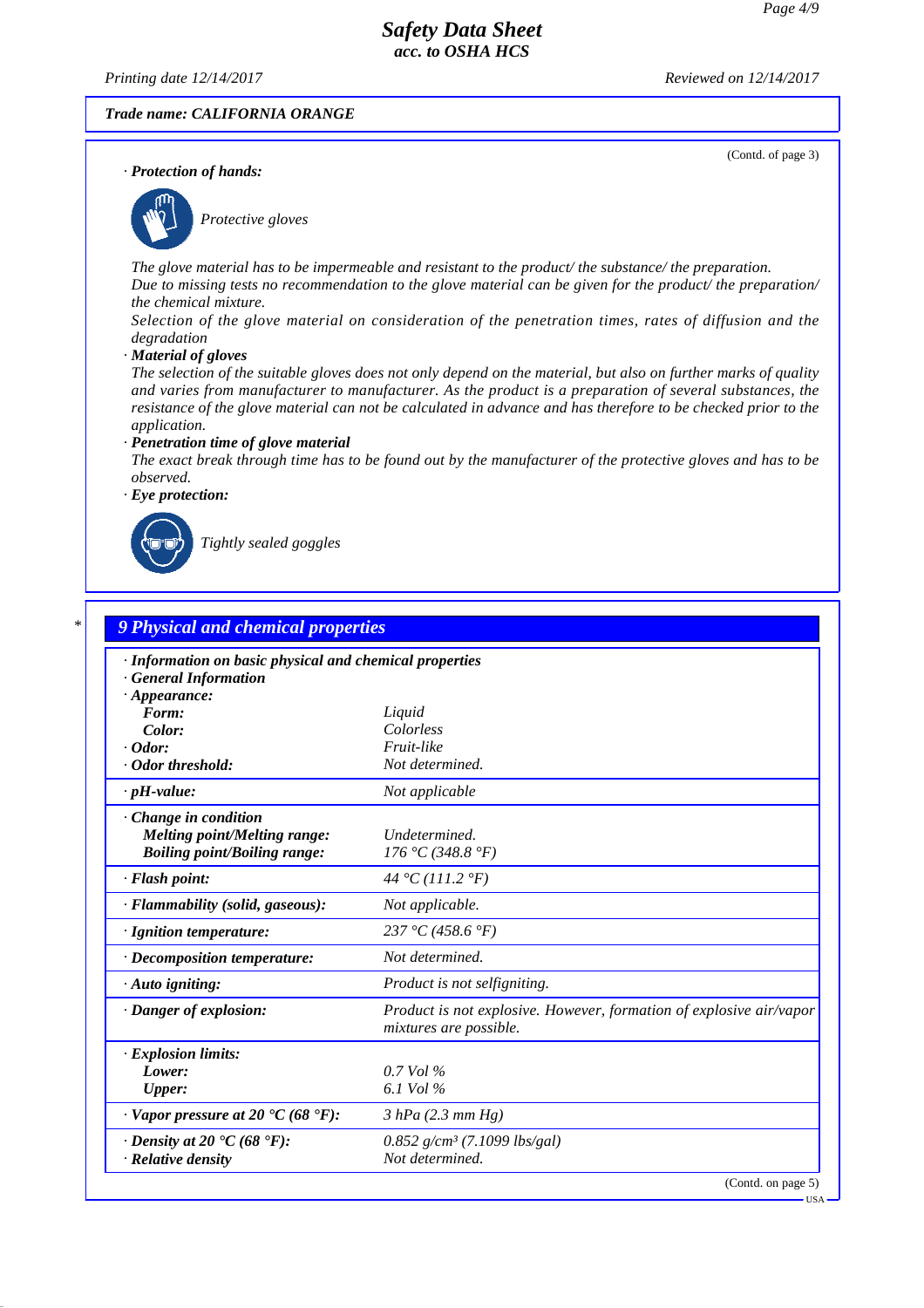*Printing date 12/14/2017 Reviewed on 12/14/2017*

### *Trade name: CALIFORNIA ORANGE*

|                                                            | (Contd. of page 4)                         |  |
|------------------------------------------------------------|--------------------------------------------|--|
| $\cdot$ Vapor density                                      | Not determined.                            |  |
| $\cdot$ Evaporation rate                                   | Not determined.                            |  |
| · Solubility in / Miscibility with                         |                                            |  |
| Water:                                                     | Fully miscible.                            |  |
| · Partition coefficient (n-octanol/water): Not determined. |                                            |  |
| $\cdot$ Viscosity:                                         |                                            |  |
| Dynamic:                                                   | Not determined                             |  |
| Kinematic:                                                 | Not determined.                            |  |
| · Solvent content:                                         |                                            |  |
| Organic solvents:                                          | $96.0\%$                                   |  |
| <b>VOC</b> content:                                        | 96.00%                                     |  |
| Solids content:                                            | $3.7\%$                                    |  |
| $\cdot$ Other information                                  | No further relevant information available. |  |

### *10 Stability and reactivity*

*· Reactivity No further relevant information available.*

- *· Chemical stability*
- *· Thermal decomposition / conditions to be avoided: No decomposition if used according to specifications.*
- *· Possibility of hazardous reactions No dangerous reactions known.*
- *· Conditions to avoid No further relevant information available.*
- *· Incompatible materials: No further relevant information available.*
- *· Hazardous decomposition products: No dangerous decomposition products known.*

## *\* 11 Toxicological information*

*· Information on toxicological effects*

*· Acute toxicity:*

*· LD/LC50 values that are relevant for classification:*

*d-limonene*

*Oral LD50 4,400 mg/kg (rat)*

### *· Primary irritant effect:*

- *· on the skin: Irritant to skin and mucous membranes.*
- *· on the eye: No irritating effect.*
- *· Sensitization: Sensitization possible through skin contact.*
- *· Additional toxicological information:*

*The product shows the following dangers according to internally approved calculation methods for preparations:*

*Irritant*

#### *· Carcinogenic categories*

| $\cdot$ IARC (International Agency for Research on Cancer) |                    |
|------------------------------------------------------------|--------------------|
| d-limonene                                                 | 3                  |
| $111-76-2$ 2-butoxyethanol                                 | 3                  |
| · NTP (National Toxicology Program)                        |                    |
| None of the ingredients is listed.                         |                    |
| · OSHA-Ca (Occupational Safety & Health Administration)    |                    |
| None of the ingredients is listed.                         |                    |
|                                                            | USA-               |
|                                                            | (Contd. on page 6) |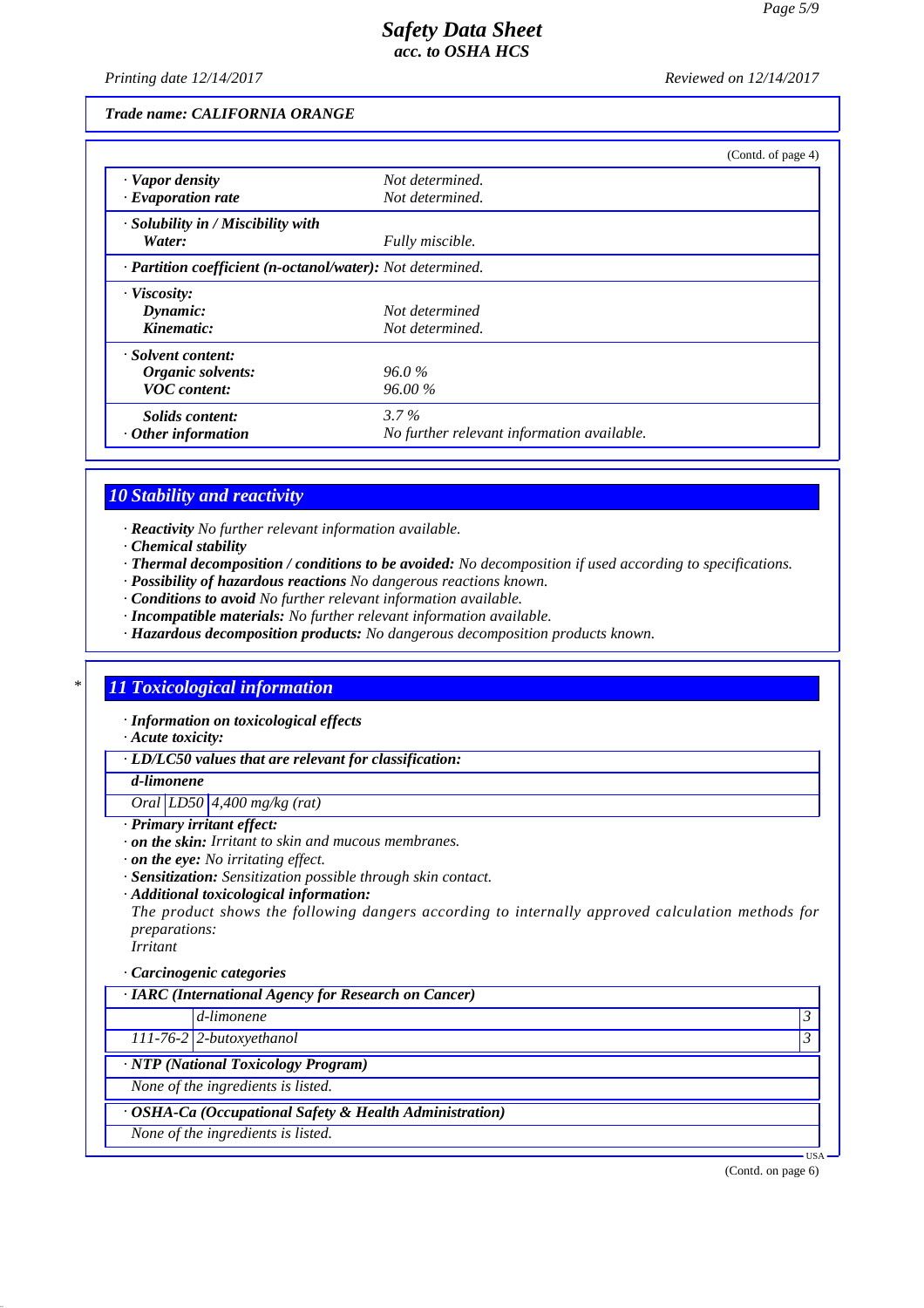*Printing date 12/14/2017 Reviewed on 12/14/2017*

### *Trade name: CALIFORNIA ORANGE*

(Contd. of page 5)

## *\* 12 Ecological information*

- *· Toxicity*
- *· Aquatic toxicity: No further relevant information available.*
- *· Persistence and degradability No further relevant information available.*
- *· Behavior in environmental systems:*
- *· Bioaccumulative potential No further relevant information available.*
- *· Mobility in soil No further relevant information available.*
- *· Additional ecological information:*
- *· General notes:*

*Water hazard class 2 (Self-assessment): hazardous for water*

*Do not allow product to reach ground water, water course or sewage system.*

- *Danger to drinking water if even small quantities leak into the ground.*
- *· Results of PBT and vPvB assessment*
- *· PBT: Not applicable.*
- *· vPvB: Not applicable.*
- *· Other adverse effects No further relevant information available.*

### *13 Disposal considerations*

*· Waste treatment methods*

- *· Recommendation:*
- *Must not be disposed of together with household garbage. Do not allow product to reach sewage system.*
- *· Uncleaned packagings:*
- *· Recommendation: Disposal must be made according to official regulations.*
- *· Recommended cleansing agent: Water, if necessary with cleansing agents.*

| $\cdot$ UN-Number                 |                                                                                          |
|-----------------------------------|------------------------------------------------------------------------------------------|
| $\cdot$ <i>DOT</i>                | NA1993                                                                                   |
| ADR, IMDG, IATA                   | UN1993                                                                                   |
| $\cdot$ UN proper shipping name   |                                                                                          |
| $\cdot$ <i>DOT</i>                | COMBUSTIBLE LIQUID, N.O.S $((R)-p$ -mentha-1,8-diene)                                    |
| $\cdot$ ADR                       | 1993 Flammable liquids, n.o.s. $((R)-p$ -mentha-1,8-diene),<br>ENVIRONMENTALLY HAZARDOUS |
| $\cdot$ IMDG                      | FLAMMABLE LIQUID, N.O.S. $((R)-p$ -mentha-1,8-diene),<br><b>MARINE POLLUTANT</b>         |
| $\cdot$ <i>IATA</i>               | FLAMMABLE LIQUID, N.O.S. $((R)-p$ -mentha-1,8-diene)                                     |
| · Transport hazard class(es)      |                                                                                          |
| $\cdot$ <i>DOT</i><br>COMBUSTIBLI |                                                                                          |
| · Class                           | 3 Combustible liquids                                                                    |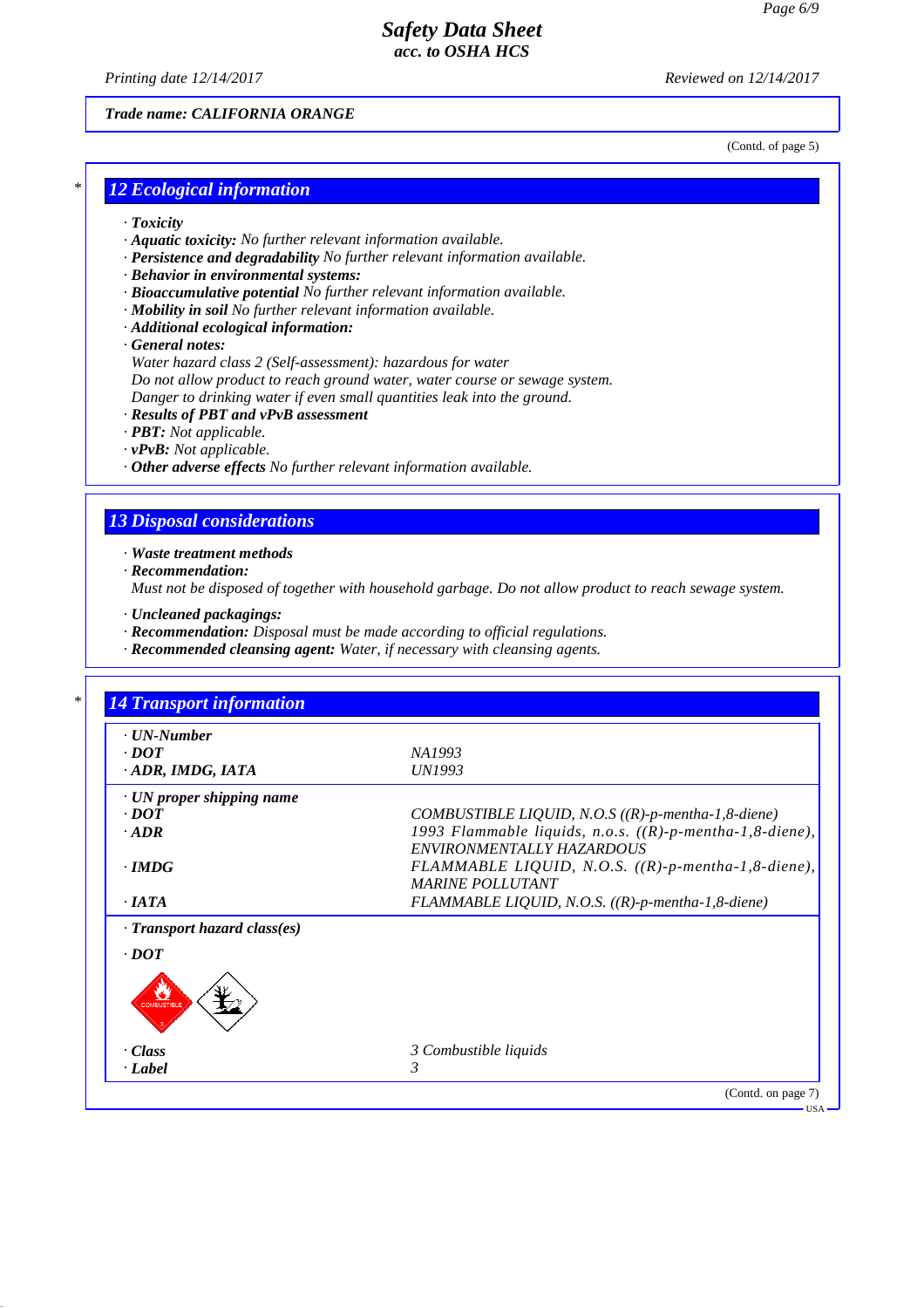*Printing date 12/14/2017 Reviewed on 12/14/2017*

| Trade name: CALIFORNIA ORANGE                                                       |                                                                                                      |  |
|-------------------------------------------------------------------------------------|------------------------------------------------------------------------------------------------------|--|
|                                                                                     | (Contd. of page 6)                                                                                   |  |
| $\cdot$ ADR, IMDG                                                                   |                                                                                                      |  |
|                                                                                     |                                                                                                      |  |
| $\cdot$ Class<br>$\cdot$ Label                                                      | 3 Flammable liquids<br>3<br><u>.</u>                                                                 |  |
| $\cdot$ IATA                                                                        |                                                                                                      |  |
|                                                                                     |                                                                                                      |  |
| · Class<br>$\cdot$ Label                                                            | 3 Flammable liquids<br>$\mathfrak{Z}$                                                                |  |
|                                                                                     |                                                                                                      |  |
| · Packing group<br>· DOT, ADR, IMDG, IATA                                           | Ш                                                                                                    |  |
| · Environmental hazards:                                                            | Product contains environmentally hazardous substances: $(R)-p-$<br>mentha-1,8-diene                  |  |
| · Marine pollutant:                                                                 | Yes (DOT)<br>Symbol (fish and tree)                                                                  |  |
| $\cdot$ Special marking (ADR):                                                      | Symbol (fish and tree)                                                                               |  |
| · Special precautions for user                                                      | Warning: Flammable liquids                                                                           |  |
| · Danger code (Kemler):<br>· EMS Number:                                            | 30<br>$F-E, S-E$                                                                                     |  |
| · Stowage Category                                                                  | A                                                                                                    |  |
| · Transport in bulk according to Annex II of<br><b>MARPOL73/78 and the IBC Code</b> | Not applicable.                                                                                      |  |
| · Transport/Additional information:                                                 |                                                                                                      |  |
| $\cdot$ <i>DOT</i>                                                                  |                                                                                                      |  |
| · Quantity limitations                                                              | On passenger aircraft/rail: 60 L<br>On cargo aircraft only: 220 L                                    |  |
| · Remarks:                                                                          | Special marking with the symbol (fish and tree).                                                     |  |
| $\cdot$ ADR                                                                         |                                                                                                      |  |
| $\cdot$ Excepted quantities (EQ)                                                    | Code: El                                                                                             |  |
|                                                                                     | Maximum net quantity per inner packaging: 30 ml<br>Maximum net quantity per outer packaging: 1000 ml |  |
| $\cdot$ IMDG                                                                        |                                                                                                      |  |
| $\cdot$ Limited quantities (LQ)                                                     | <i>5L</i><br>Code: E1                                                                                |  |
| $\cdot$ Excepted quantities (EQ)                                                    | Maximum net quantity per inner packaging: 30 ml                                                      |  |
|                                                                                     | Maximum net quantity per outer packaging: 1000 ml                                                    |  |
| · UN "Model Regulation":                                                            | UN 1993 FLAMMABLE LIQUIDS, N.O.S. ((R)-P-MENTHA-<br>1,8-DIENE), 3, III, ENVIRONMENTALLY HAZARDOUS    |  |
|                                                                                     | $USA -$                                                                                              |  |

(Contd. on page 8)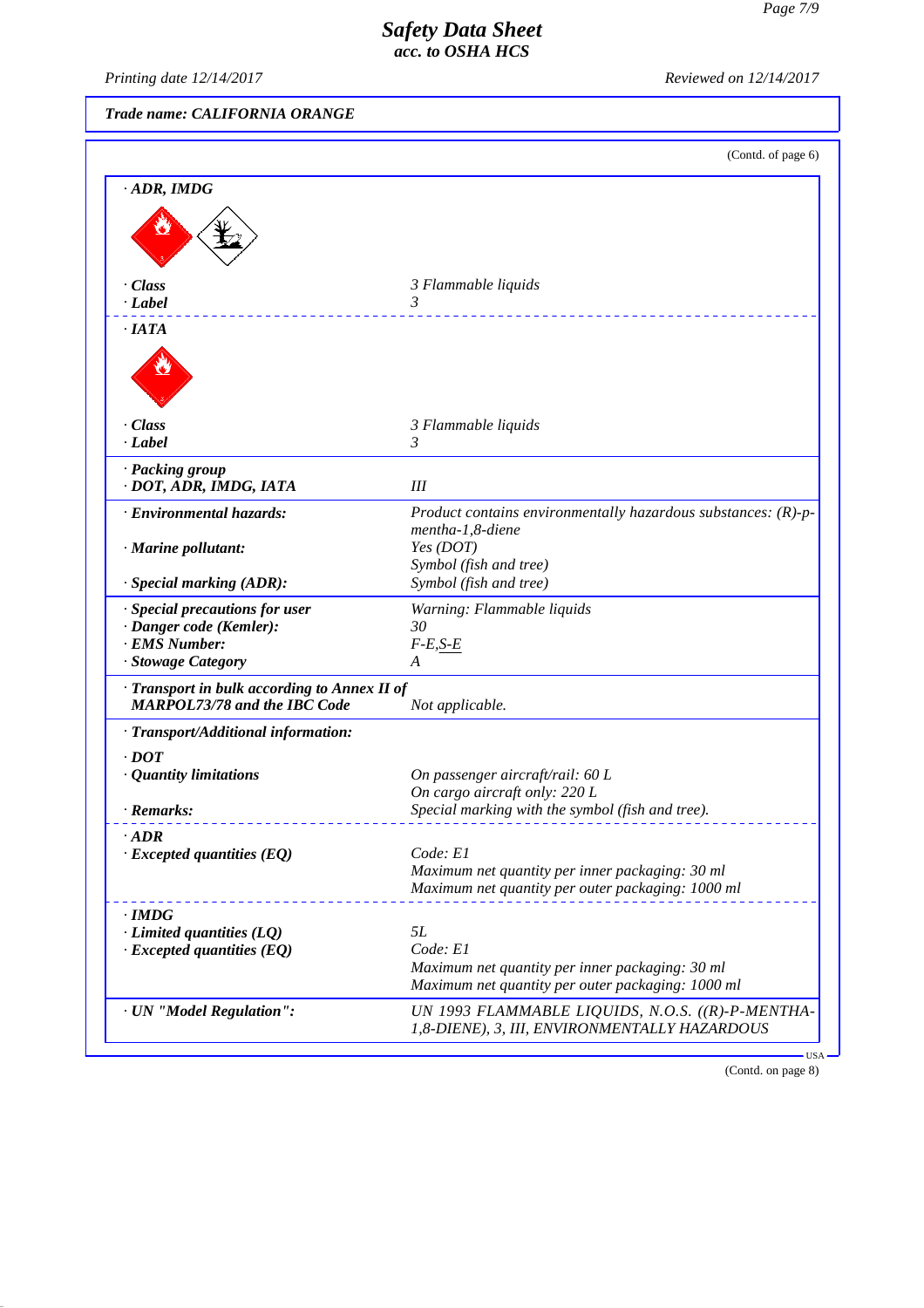*Printing date 12/14/2017 Reviewed on 12/14/2017*

*Trade name: CALIFORNIA ORANGE*

(Contd. of page 7)

# *\* 15 Regulatory information*

*· Safety, health and environmental regulations/legislation specific for the substance or mixture · Sara*

*· Section 355 (extremely hazardous substances):*

*None of the ingredients is listed.*

*· Section 313 (Specific toxic chemical listings):*

*111-76-2 2-butoxyethanol*

*· TSCA (Toxic Substances Control Act) All ingredients are listed*

*· TSCA new (21st Century Act) (Substances not listed)*

*d-limonene · Proposition 65*

*· Chemicals known to cause cancer:*

*None of the ingredients is listed.*

*· Chemicals known to cause reproductive toxicity for females:*

*None of the ingredients is listed.*

*· Chemicals known to cause reproductive toxicity for males:*

*None of the ingredients is listed.*

*· Chemicals known to cause developmental toxicity:*

*None of the ingredients is listed.*

*· Carcinogenic categories*

*· EPA (Environmental Protection Agency)*

*111-76-2 2-butoxyethanol NL*

*· TLV (Threshold Limit Value established by ACGIH)*

*111-76-2 2-butoxyethanol A3*

*· NIOSH-Ca (National Institute for Occupational Safety and Health)*

*None of the ingredients is listed.*

#### *· GHS label elements*

*The product is classified and labeled according to the Globally Harmonized System (GHS).*

*· Hazard pictograms*



*· Signal word Warning*

*· Hazard-determining components of labeling: d-limonene · Hazard statements Flammable liquid and vapor. Causes skin irritation.*

*May cause an allergic skin reaction.*

*· Precautionary statements*

*Keep away from heat/sparks/open flames/hot surfaces. - No smoking.*

*Keep container tightly closed. Ground/bond container and receiving equipment.*

*Use explosion-proof electrical/ventilating/lighting/equipment.*

*Use only non-sparking tools.*

*Take precautionary measures against static discharge.*

*Avoid breathing dust/fume/gas/mist/vapors/spray*

(Contd. on page 9)